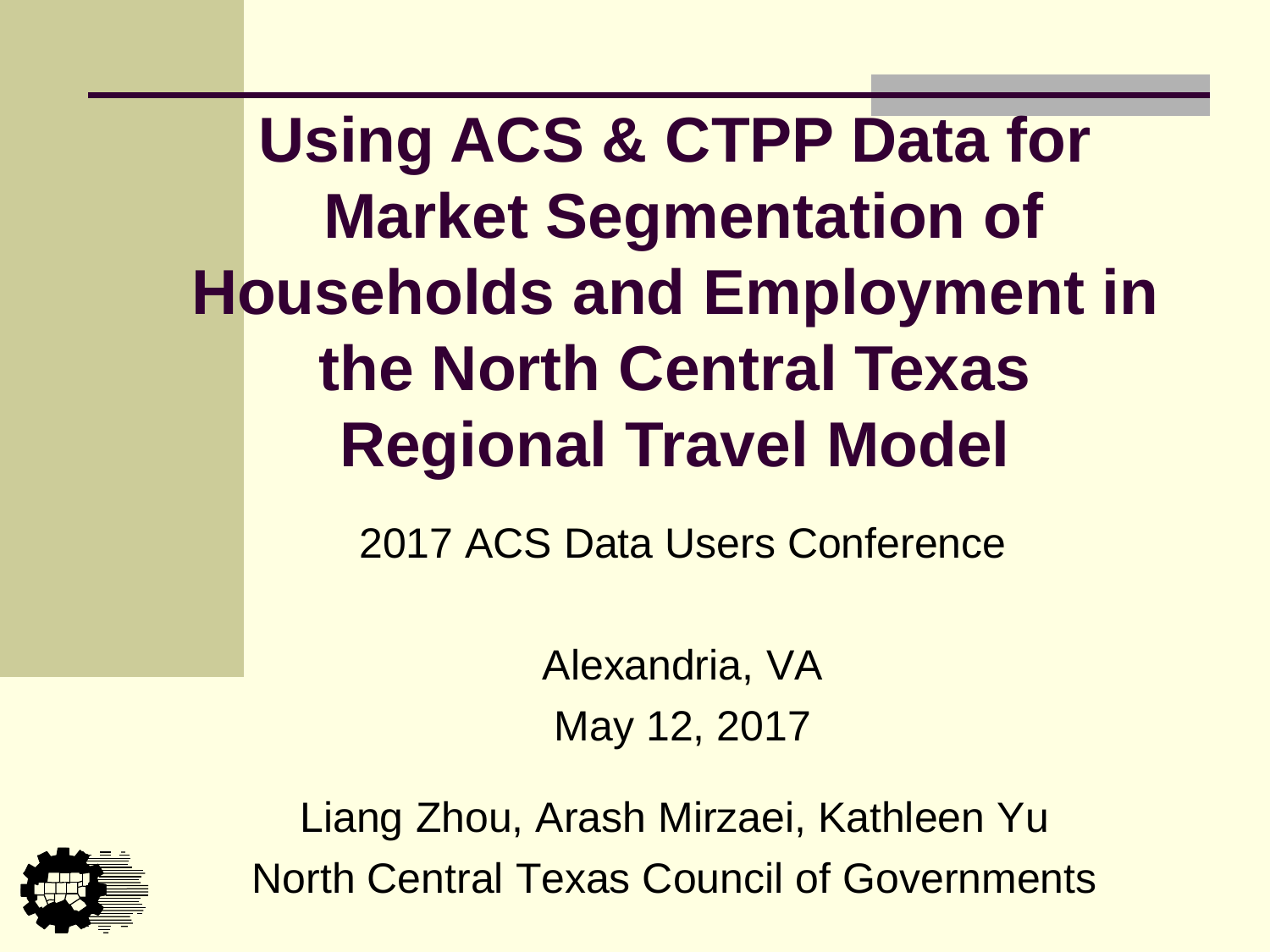#### **Outline**

- **Background** 
	- NCTCOG Region
	- ACS/CTPP Geography
- **Use of ACS and CTPP in Market Segmentation** 
	- Market Segmentation of Households
	- Market Segmentation of Employment
	- Final Thoughts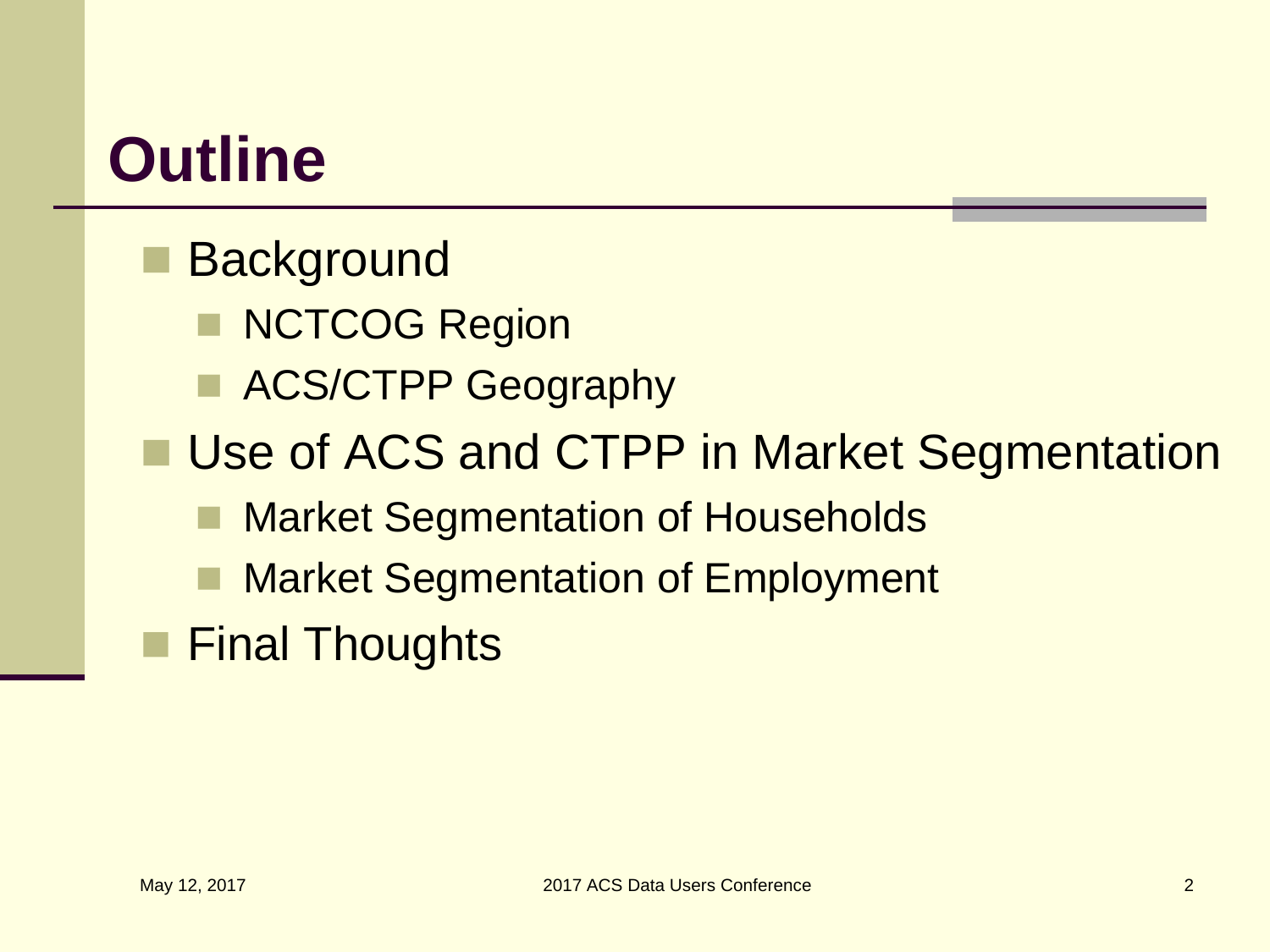# North Central Texas Council of Governments (NCTCOG)

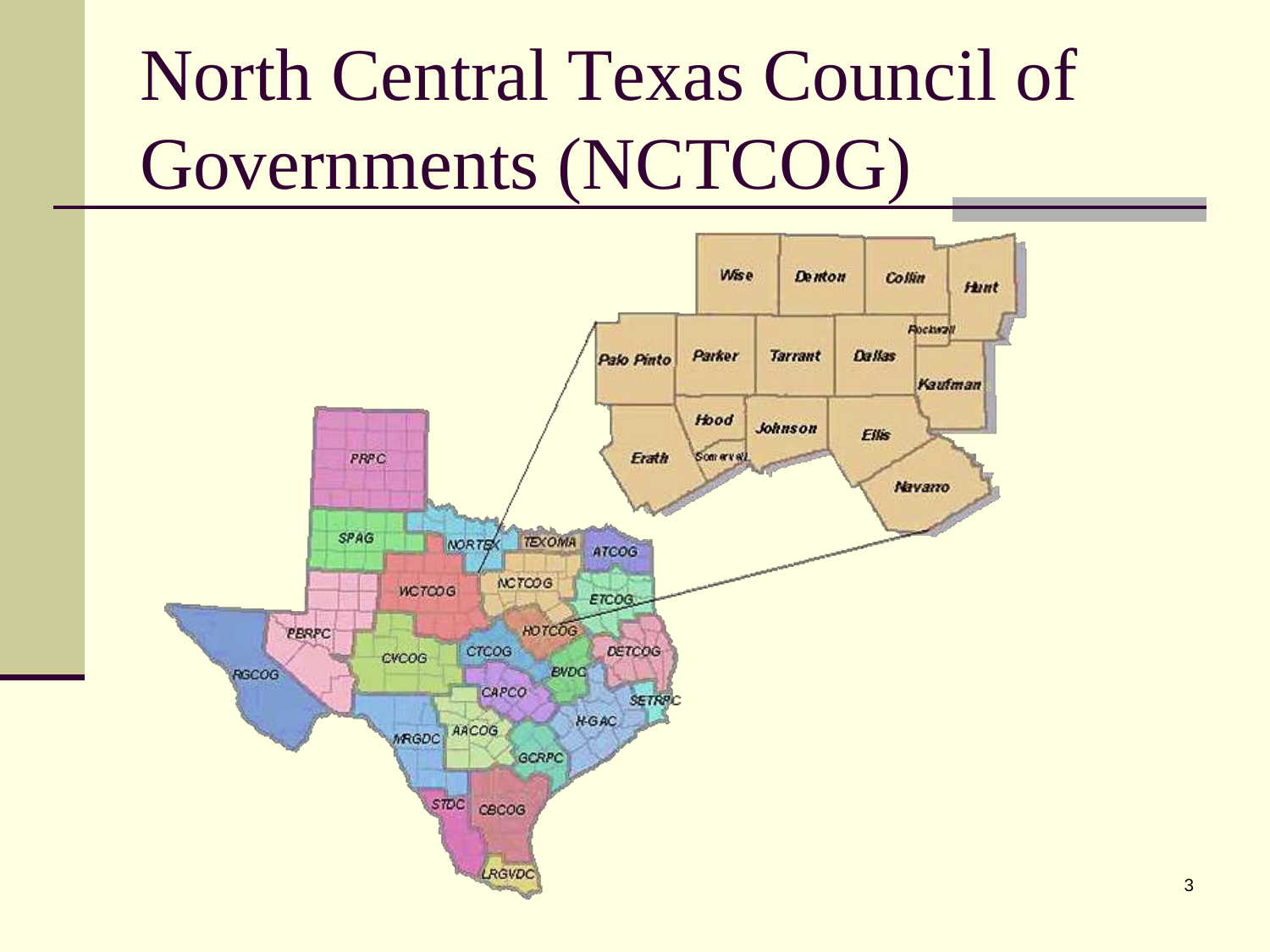### **NCTCOG Modeling Area**



**Modeling Area:** 12 County + Hill

#### **Area:**  10,000 square miles

**2014 Households:**  2,466,263

#### **2014 Household Population:** 6,860,993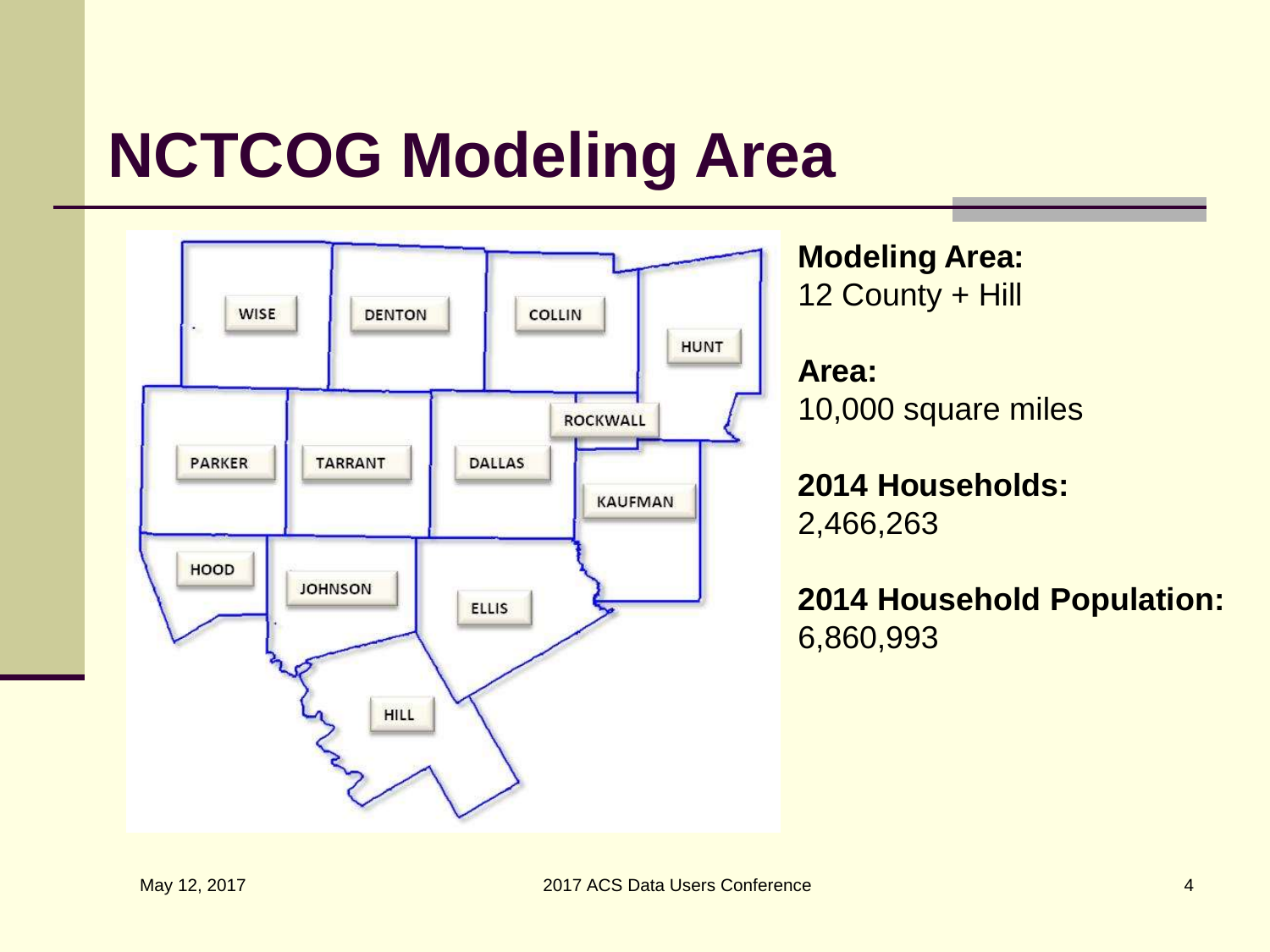#### ACS and CTPP Geography Hierarchy

- ACS Geographies include County, Tract, Block Group, and Block.
- CTPP geographies are Travel Analysis Districts (TAD) and Travel Analysis Zones (TAZ).
- NCTCOG defined the TADs based on census tracts. TADS nest in counties.
- NCTCOG defined the TAZs to nest in block groups.

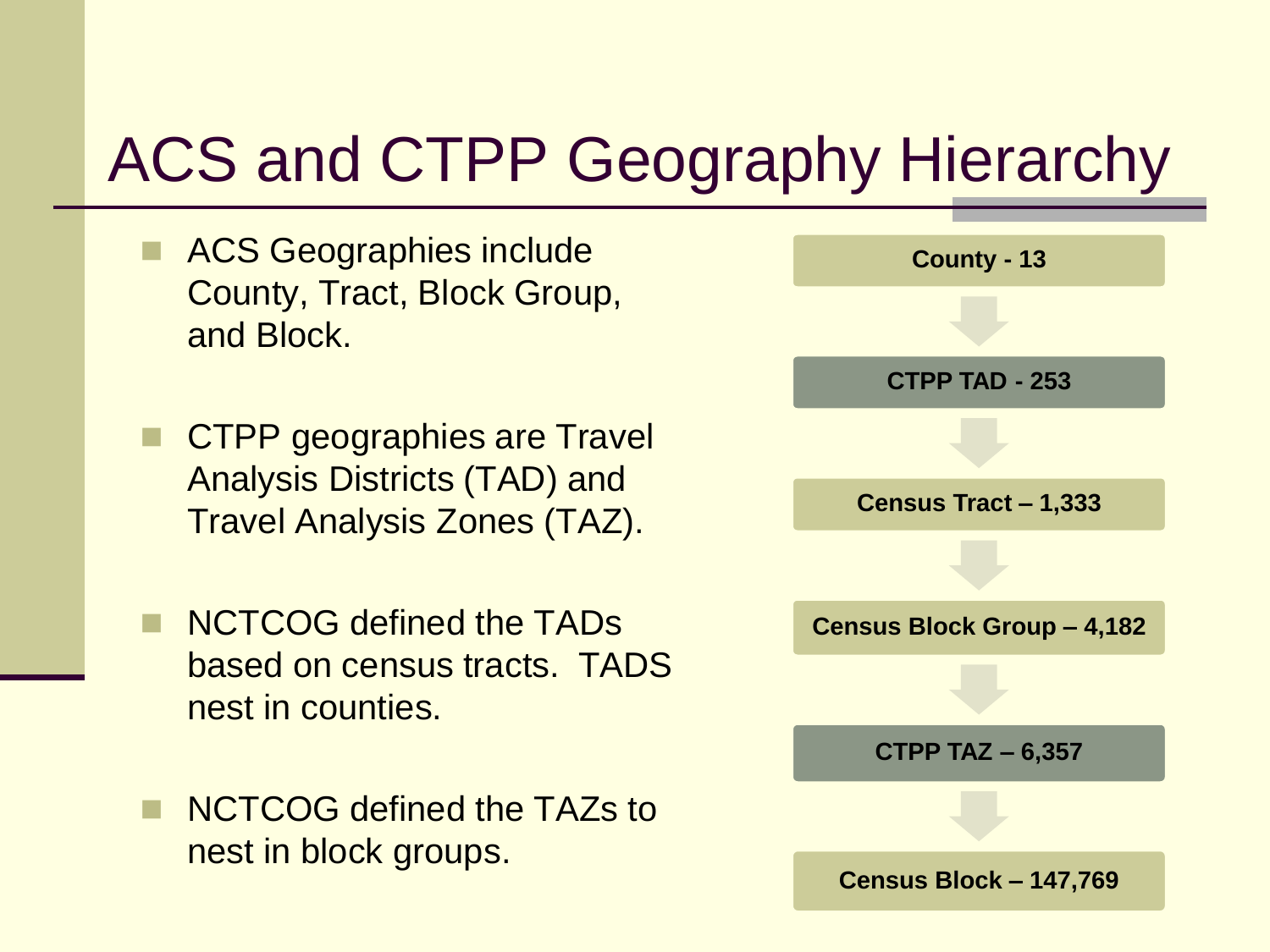# **USE OF ACS AND CTPP IN HOUSEHOLD MARKET SEGMENTATION**

May 12, 2017 2017 ACS Data Users Conference 6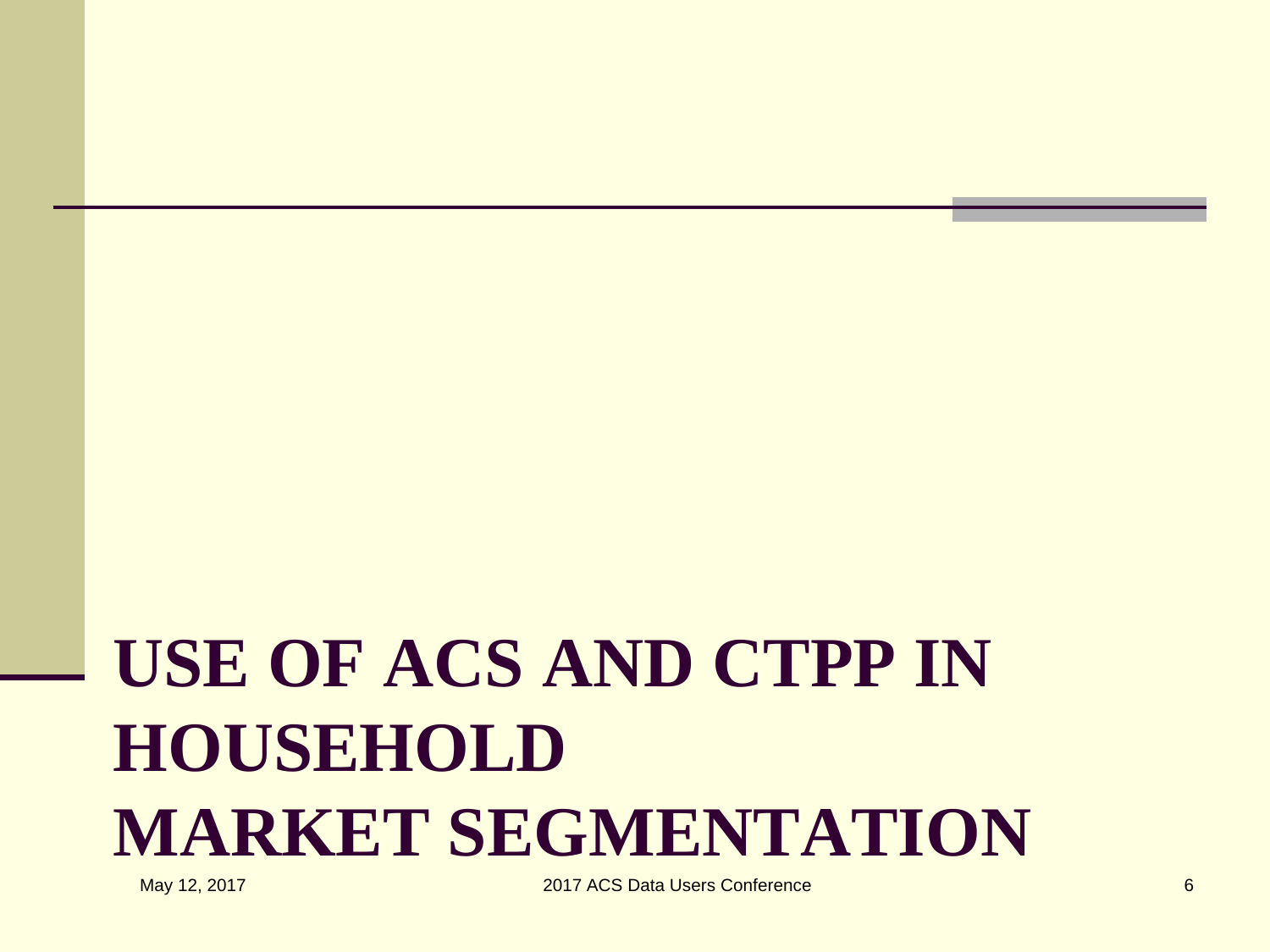### HH Market Segmentation Goal

- NCTCOG investigated various household characteristics to determine the best market segmentation for home-based trip purposes.
- For Home-Based Work, it was the combination of
	- Number of Workers in Household
	- Vehicles Available
	- Household Income
- As a result, our goal was to get the distribution of households for Number of Workers in Household by Vehicles Available by Household Income for each block group.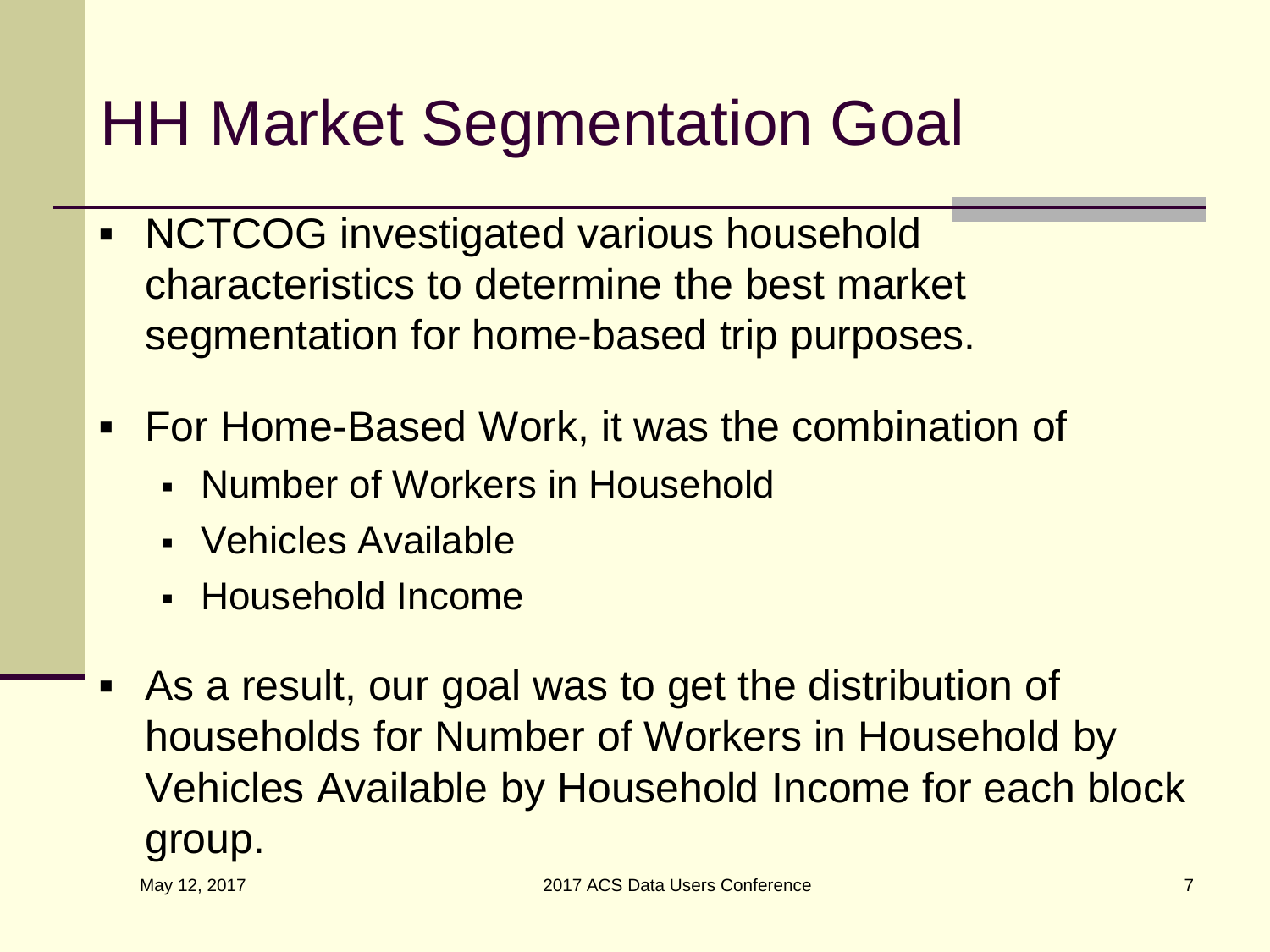### HH Market Segmentation Data

 The data needed for our goal was not available directly, so need to combine various data sources.

- **Creating the market segments** 
	- **-** Iterative Proportional Fitting
	- **Fusion of data sources** 
		- CTPP 2006-2010 residence-based data for seed
		- ACS 2014 5-year for segmentation totals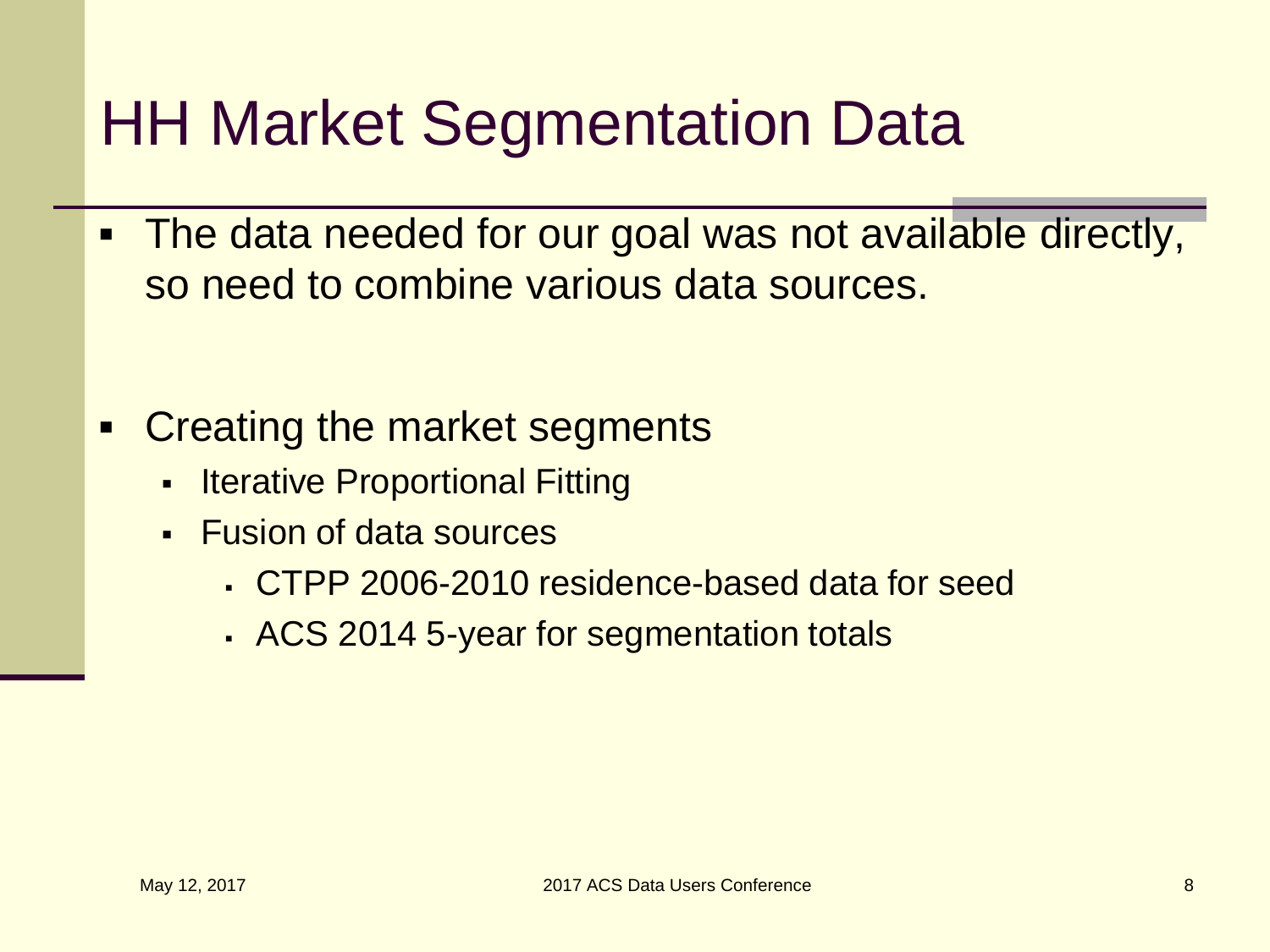# HH Segmentation Process- Step 1A

Step 1a: Identify the row control targets from American Community Survey (ACS) 2014 5-year.

- Row: Number of Workers (4) x Number of Vehicles (4) B08203 (Number of Workers in Household by Vehicles Available)
	- Census Tract Geography
- Convert geography to Block Group
	- Each block group inherits the distribution of workers by vehicles from the census tract to which it belongs.
	- Convert the distribution to shares by dividing by the total number of households in the census tract.
	- **Convert to block group by multiplying the census tract** shares by the total number of households in each block group. Model Development and Data Management <sup>9</sup>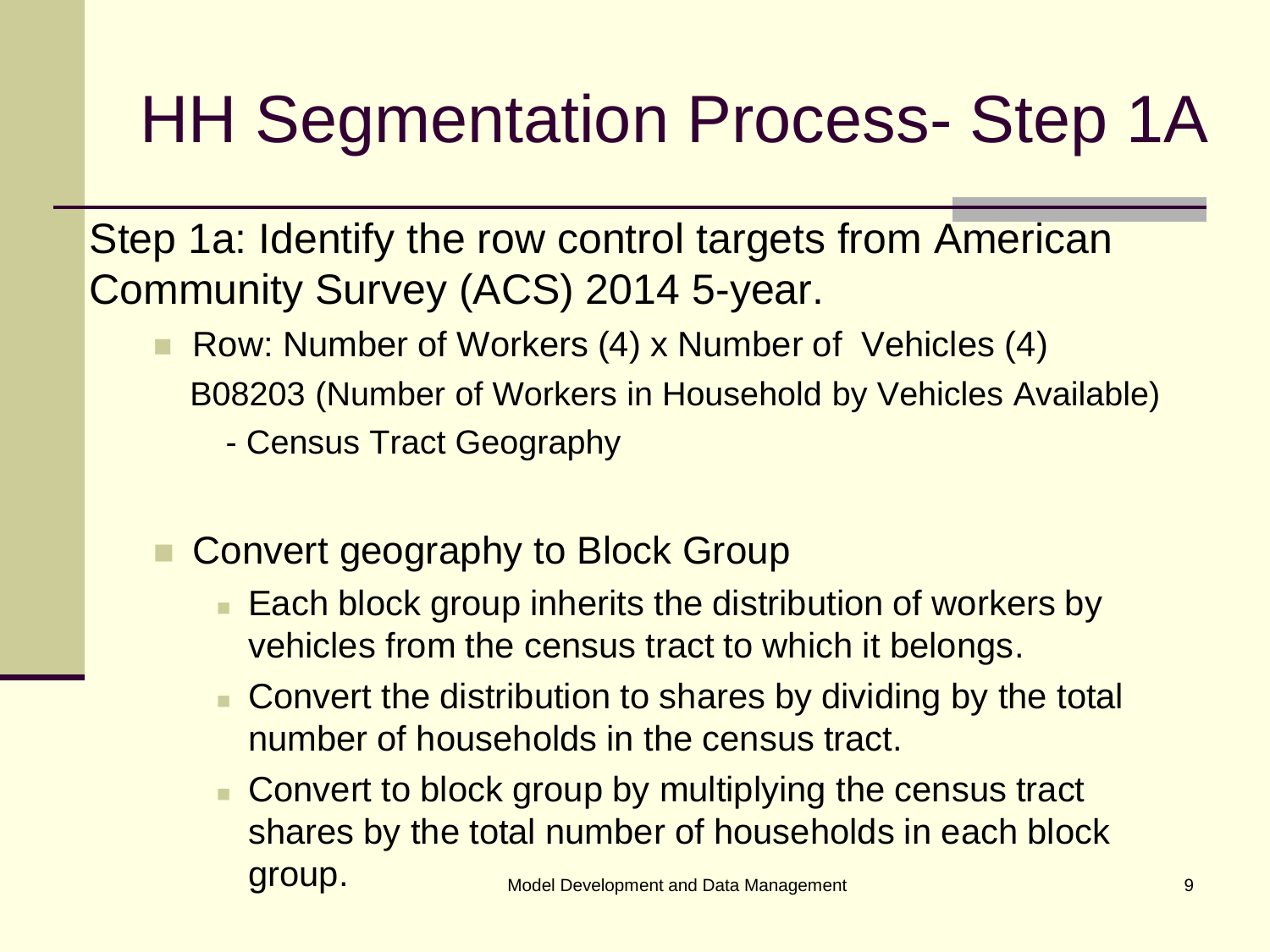## HH Segmentation Process – Step 1B

Step 1b: Identify the column control targets from American Community Survey (ACS) 2014 5-year.

- Column: Income (4)
- B19001 (Household Income in Past 12 Months (In 2014 Inflation-Adjusted Dollars))
- Table already is in Block Group format.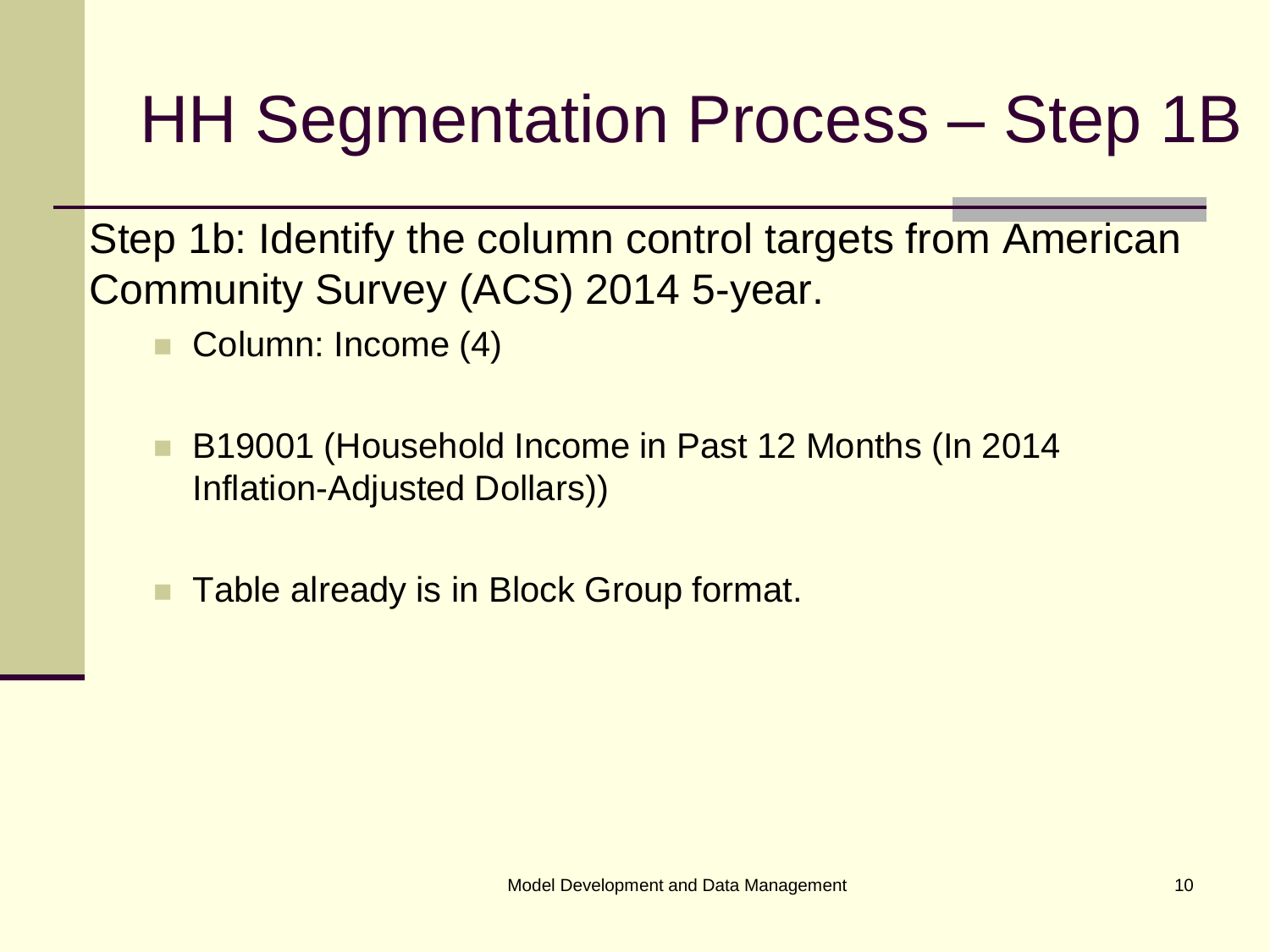### HH Segmentation Process – Step 2

Step 2: Find an initial seed matrix from Census Transportation Planning Products (CTPP) 2006-2010 A112310 (Number of Workers in Household by Vehicles Available by Household Income in the past 12 months (2010\$) )

- TAD Geography

We assume that the block group will have the same distribution as the TAD to which it belongs.

While the seed matrix is in TAD geography and the other tables are using block group, the seed only needs to contain the relative size of each cell to the others. Therefore, we do not need to update the seed to match the total household in the block group.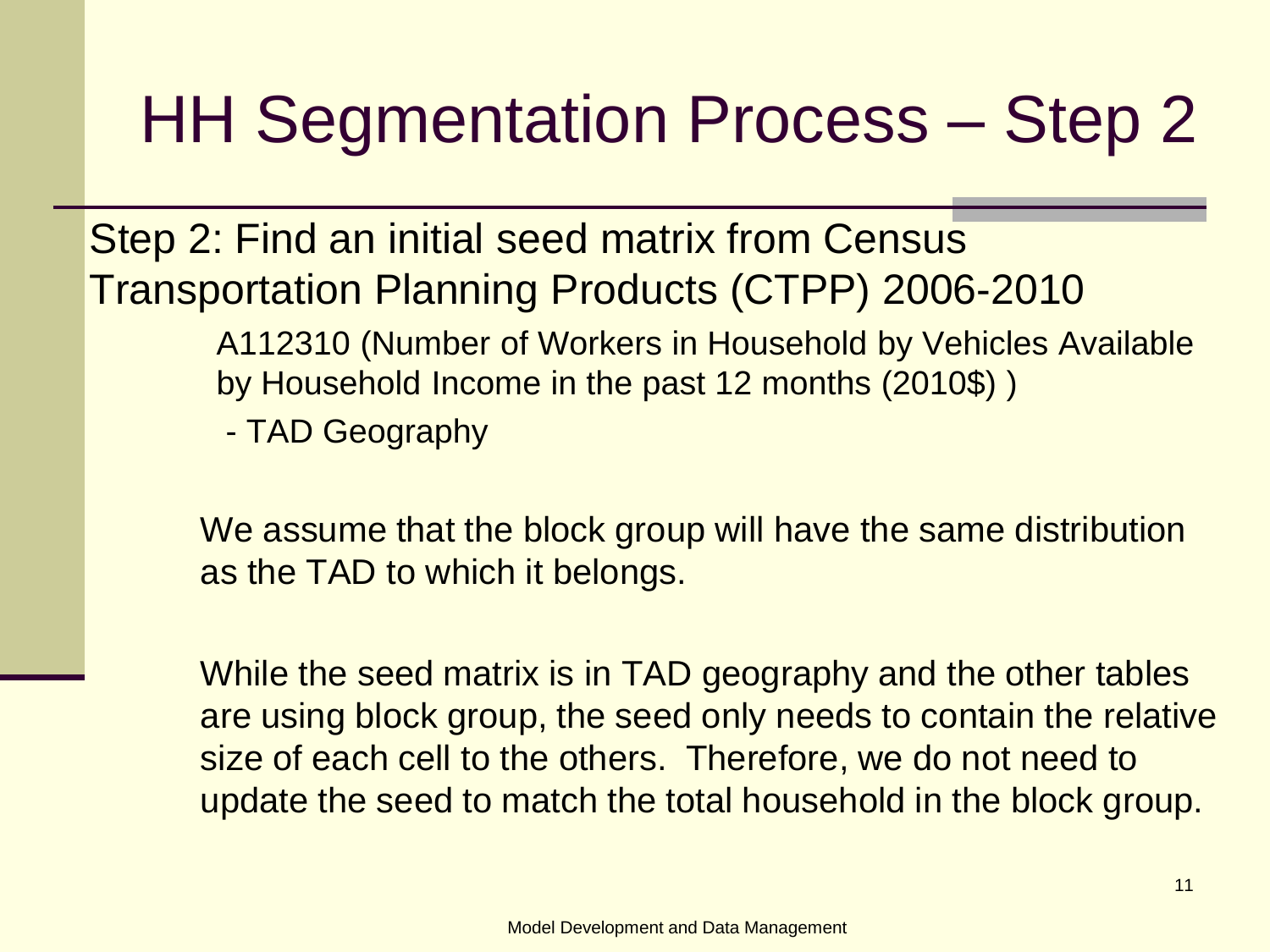# HH Segmentation Process – Step 3 - Iterative Proportional Fitting

Step 3: IPF - Process for adjusting values in a seed matrix to meet specific column totals (Column Marginals) and row totals (Row Marginals)

Row Marginals: Workers x Vehicles(16) [Block Group]

W0V0

W0V1

W3V3

…

Seed Matrix:

Workers x Vehicles (16) x Income (4) [Block Group]

|             | Inc <sub>3</sub> | Inc4 |
|-------------|------------------|------|
| <b>WOVO</b> |                  |      |
| WOV1        |                  |      |
| $\sim 100$  |                  |      |
| <b>W3V3</b> |                  |      |

Column Marginals: Household Income (4) [Block Group]

Inc1 Inc2 Inc3 Inc4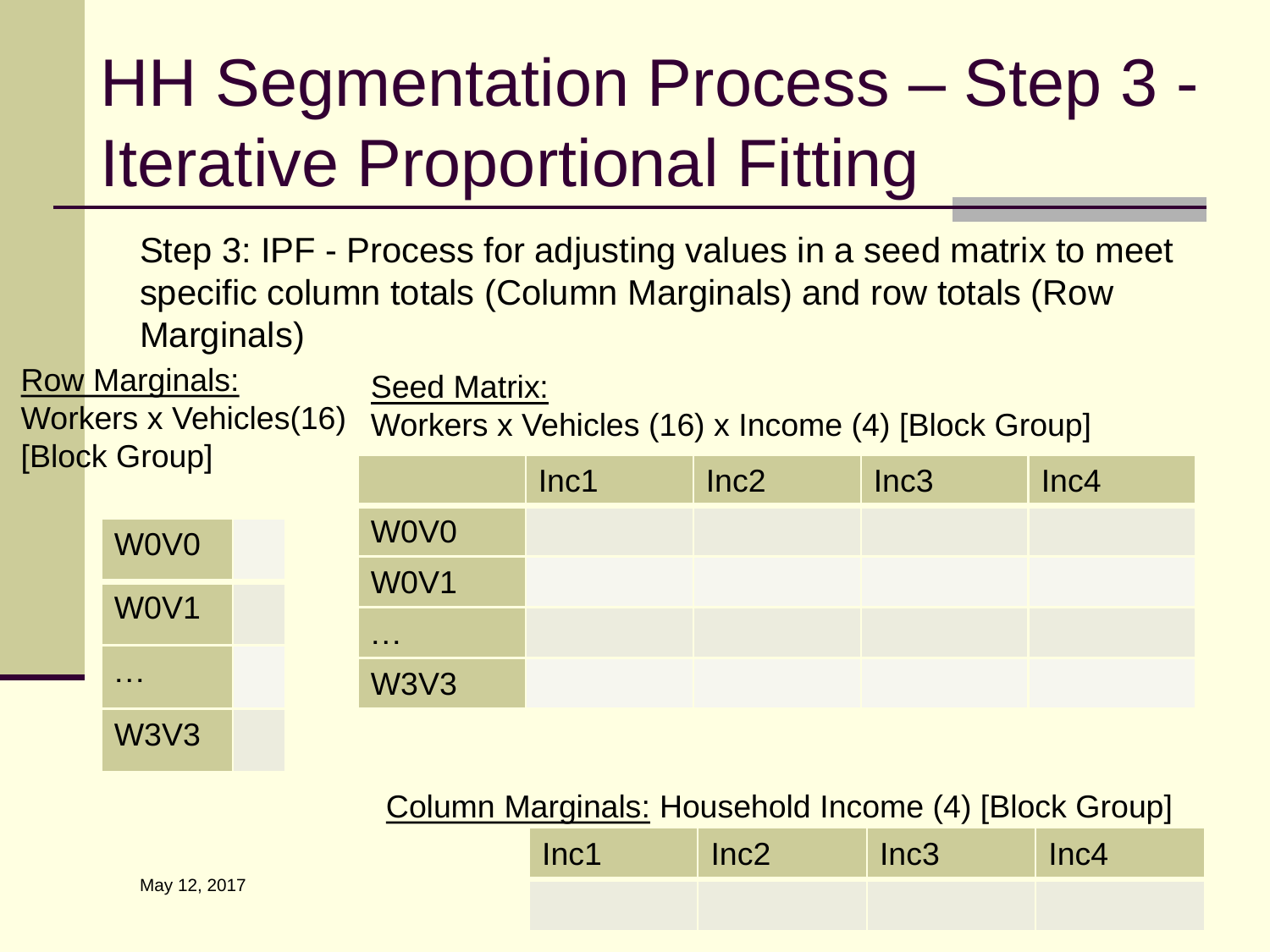# **USE OF ACS AND CTPP IN EMPLOYMENT MARKET SEGMENTATION**

May 12, 2017 **2017 2017 ACS Data Users Conference** 2017 ACS Data Users Conference 2017 **13**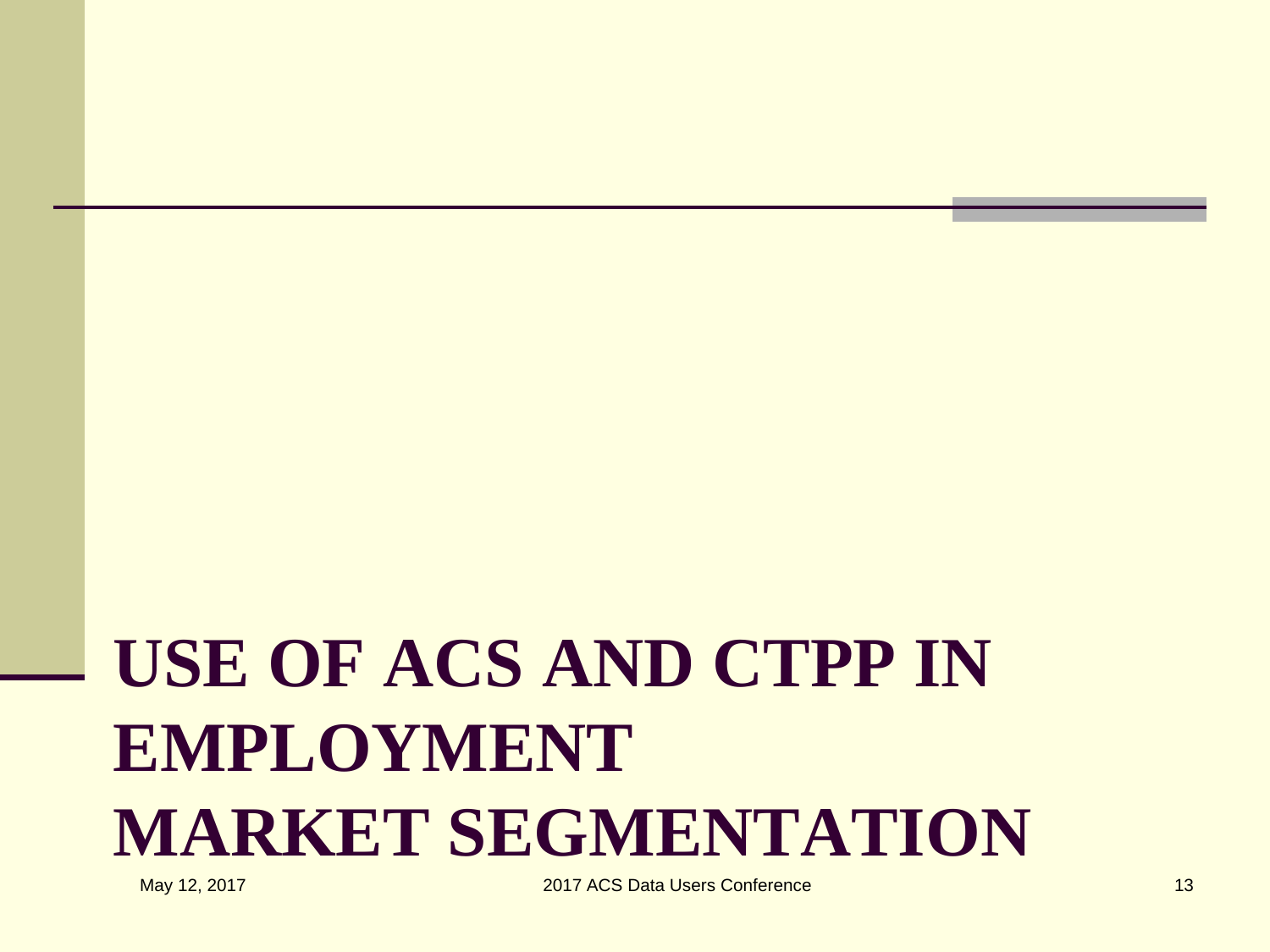# Employment Segmentation Goal

In Employment Segmentation, we are trying to understand the locations of jobs for various segments of workers.

Goal – To get a distribution of the workers at the workplace by their household income by industry group for each TAZ.

#### Data Sources Used:

- CTPP 2006-2010 Workplace-based tables which give workers broken down by their workplace.
- **Bureau of Economic Analysis (BEA) 2013**
- 2010 Longitudinal Employer Household Dynamics (LEHD)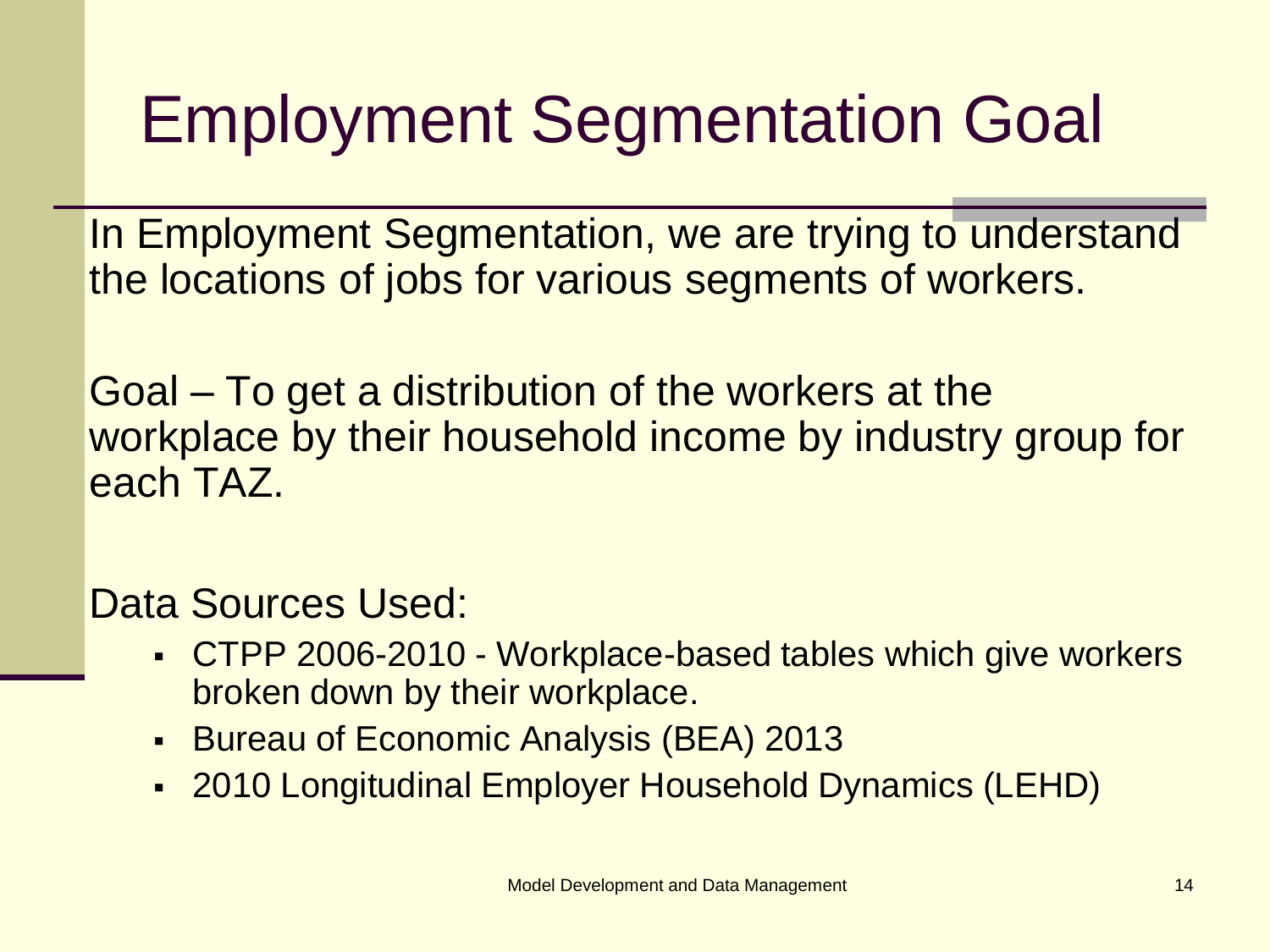# Employment Segmentation Process

Step 1: Identify the row and column control targets from Census Transportation Planning Products (CTPP) and other data sources.

- Row Marginal: Industry (3)
	- Use 2013 BEA county data to get employment by industry group.
	- Convert county data to TAZ using 2010 LEHD, modified by local data.

#### Column Marginal: Income (4)

- A203101 Household Income in the past 12 months (2010\$)(4) - TAD
- TAZ inherits its distribution from the TAD to which it belongs, but is scaled by the number of HH in the TAZ.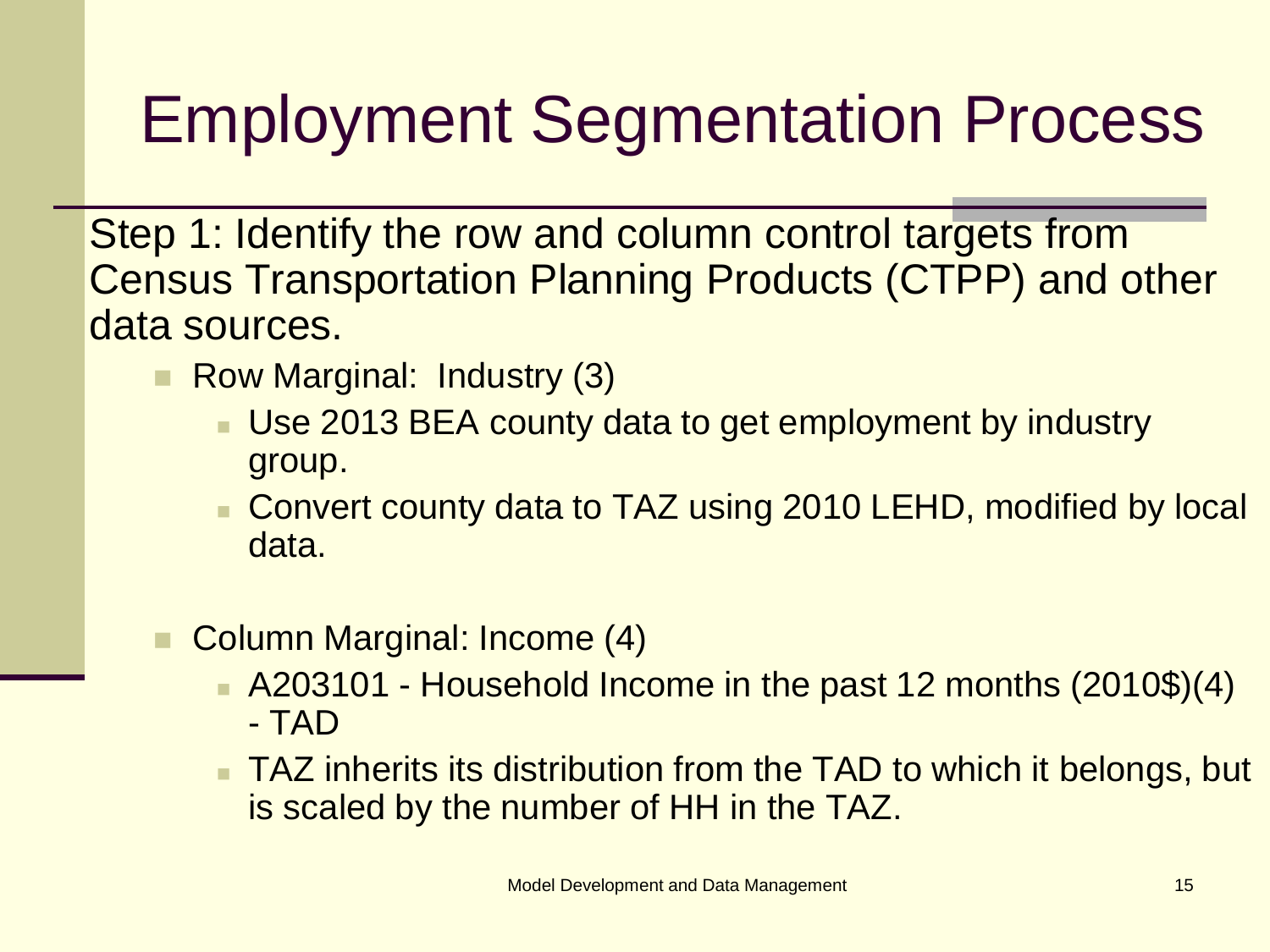# Employment Segmentation Process

Step 2: Find an initial seed matrix from Census Transportation Planning Products (CTPP) –Industry (3) x Income (4)

- Use CTPP Workplace-based tables which give workers broken down by their workplace by TAD.
	- **A202205C Industry (3) by Earnings in the past 12 months**  $(2010\$  $)(4)$
	- **A203202C Household income in the past 12 months** (2010\$)(4) by Earnings in the past 12 months (2010\$) (4)
- These two tables are combined to produce a table of Industry(3) x Income (4) for each TAD. For each earning category, that the industry distribution will be the same for all income groups.
- TAZ inherits its distribution from the TAD to which it belongs.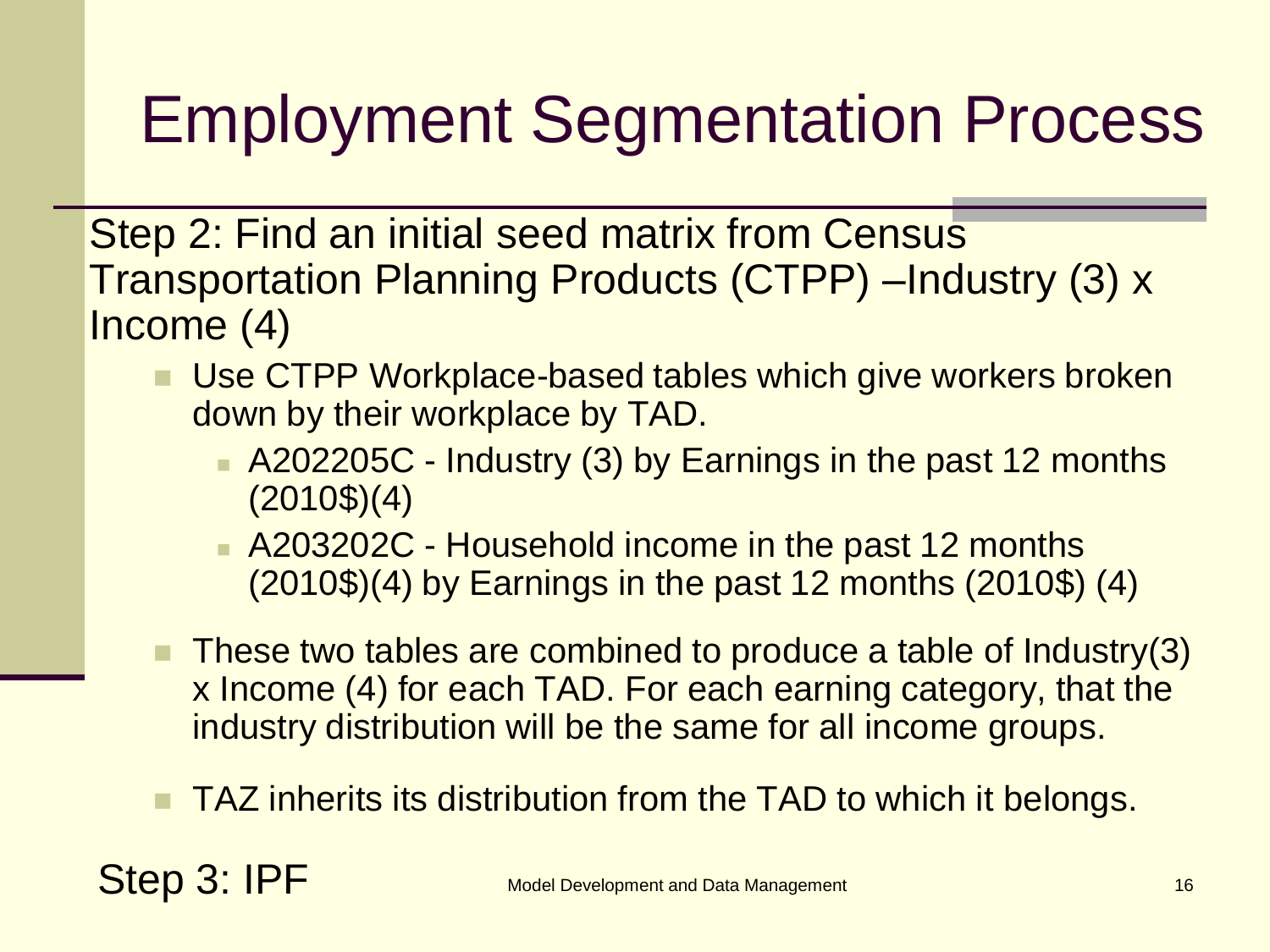### **Final Thoughts**

- **CTPP** could use a table of industry by income for workplace-based tables.
- In CTPP Data, for purposes of stability and the reduction of sampling error, NCTCOG used the TAD level data instead of the TAZ level data. Later realized that many tables were available at the Census Tract level, which we would have used instead.